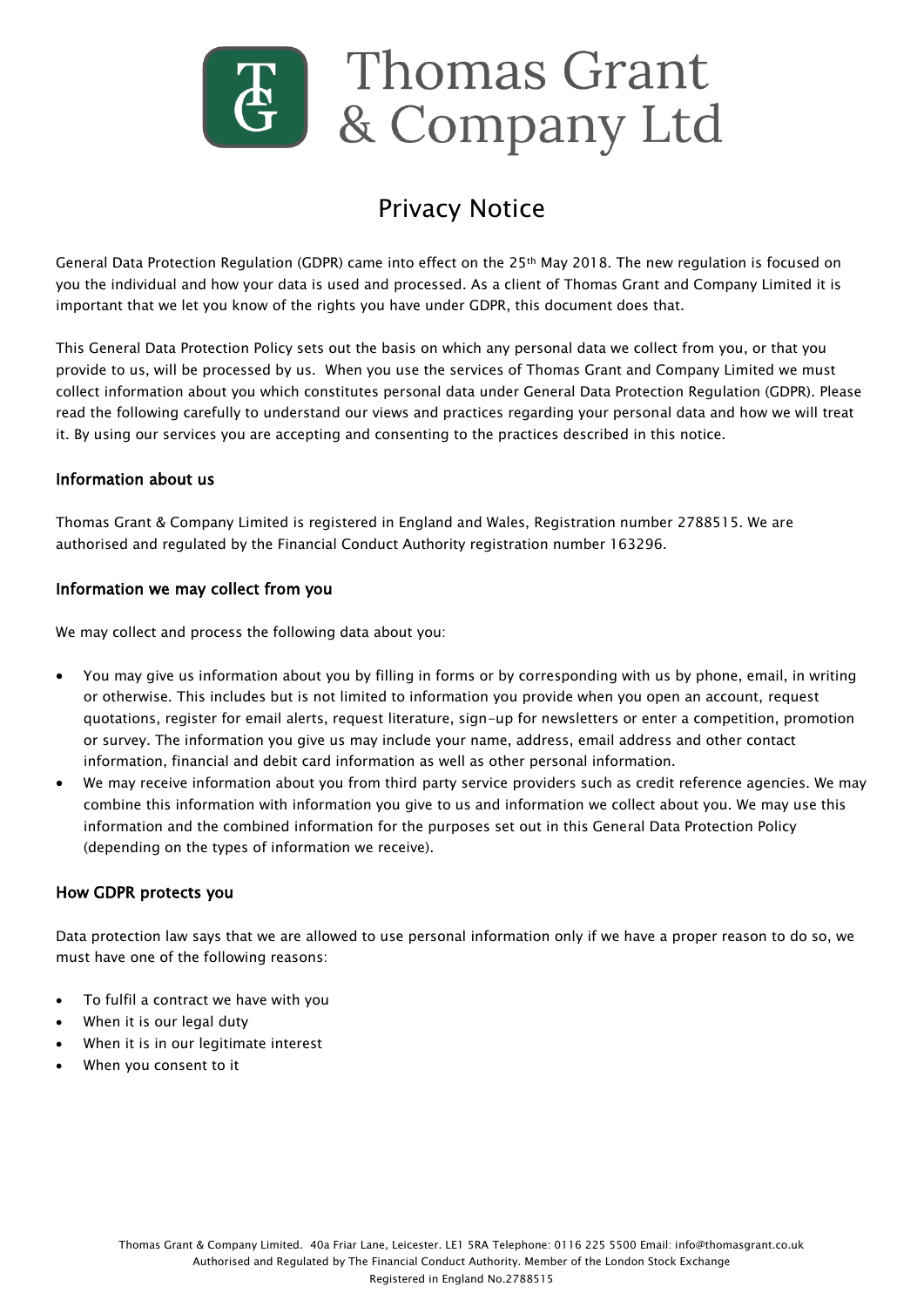# Uses made of the information obtained

We may use information held about you in the following ways:

- to provide you with any services and/or information you request from us (which includes carrying out any obligations arising from any contracts entered into between you and us);
- to notify you about changes to our service;
- to provide you with information by post, email, telephone or otherwise about corporate actions, products and services of a similar nature to those you have previously purchased or expressed an interest in which are offered by us and which we think may be of interest to you. You have the right to ask us not to process your personal data for marketing purposes. You can exercise your right to prevent such processing by contacting us by phone, post or email.
- to administer our sites and for internal operations, including troubleshooting, data analysis, load management, testing, research, statistical and survey purposes;
- to improve our sites to ensure that content is presented in the most effective manner for you and for your computer or other device;
- to measure or understand the effectiveness of content we serve to you and others, and to deliver relevant content to you;
- to obtain your feedback on a product, service or our sites via a third party appointed by us;
- to allow you to participate in interactive features of our sites, when you choose to do so; and
- as part of our efforts to keep our sites safe and secure and to prevent and detect money laundering, financial crime and other crime
- to meet our legal obligations

# Disclosure of your information

We will never sell, trade, or rent your personal information to others however; we may share your information with selected third parties including:

- our partners, suppliers and sub-contractors for the performance of any contract we enter into with them or you, or to enforce or apply our statutory disclosures or any other agreement or to protect the rights, property or safety of our sites, our users or others;
- governmental or judicial bodies or agencies to comply with our legal and regulatory obligations;
- fraud prevention agencies, other companies and organisations to prevent or detect financial and other crime;
- data, service and software providers that assist us in the improvement and optimisation of our sites and services.

## Retaining your personal information

We will retain your personal information for as long as it is necessary for the purposes described above. Typically we will retain your data for a minimum of seven years for business purposes and to comply with legal and regulatory requirements or for any legal claims.

#### Where we store your personal information

We store your data on our secure servers in the United Kingdom and retain it for a reasonable period or as long as the law requires. However, your data may be transferred to, stored at, and processed at a destination inside or outside the European Economic Area by our service providers. By submitting your personal information, you agree to this transfer, storing or processing. We will take all steps reasonably necessary to ensure that your data is treated securely and in accordance with this General Data Protection Policy.